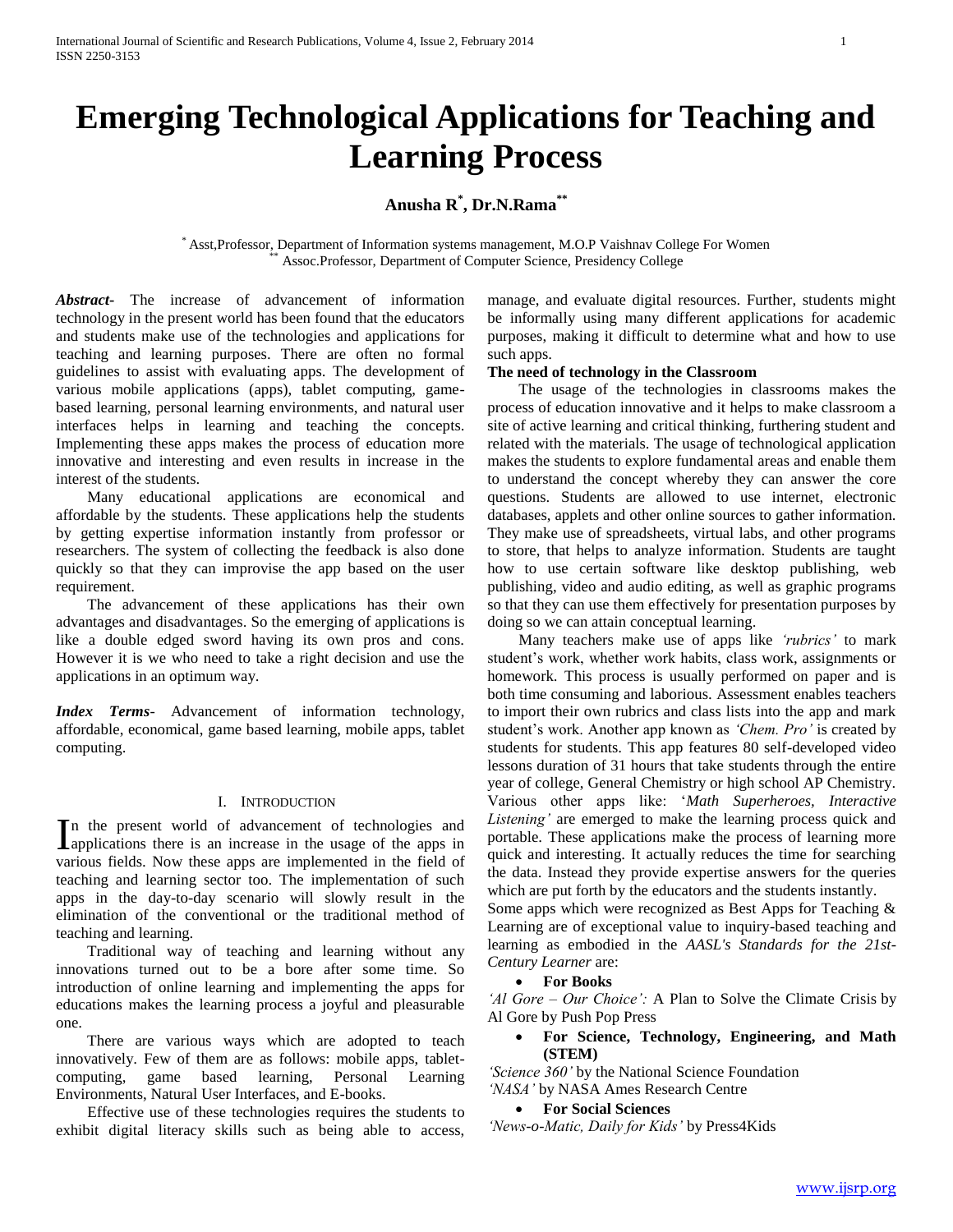### **For Content Creation**

*'Garage Band'* by *Apple*

 Therefore the emerging apps when used in the teaching and learning process help both the students and teachers in making the education process and innovative and a pleasurable one.

### II. EMERGING APPS AND ITS DESCRIPTION

 There are various apps that are used in the field of learning and teaching the famous ones are as follows:

- 1. Mobile apps
	- a) *Shakespeare In Bits*
	- b) *Rubrics*
	- c) *Chem.-pro*
	- d) *Garage Band by Apple*
	- e) *Math Superheroes*
- 2. Tablet computing
- 3. Game based learning
- 4. Natural user interface
- 5. E-books

# MOBILE APPLICATIONS (APPS)

 It is not uncommon to find the students of middle school using the mobile phones in the present world. The invention of smart phones has increased the usage of the mobile phones among the students and teachers. By these smart phones there is also an increased trend in usage of all the emerging apps that are available in the network. The usages of these mobile phone and apps will be effective in classroom only if there is proper supervision. These phones help to connect to the internet using 3g, or 4g wireless networking. The mobile phones are portable and can be used inside or outside the classrooms by which communications between the students and teachers and are effective.

 Some of the apps used in mobiles for education purposes are as follows:

# 1. Shakespeare in Bits

 '*Shakespeare in bits'* is a new exciting multimedia app used for learning and teaching the Shakespeare's plays. It is filled with audio and video of the popular plays like: *'Julius Caesar, Hamlet, Romeo & Juliet, Macbeth, and a Midsummer Night's Dream'*

# 2. Rubrics

 *'Rubrics'* is an app which is used by teachers for assessment purposes. This app helps them to do the time consuming and laborious job of evaluating assessing the students.

# 3. Chem.-pro

 *'chem-pro'* is an app which is created by students for the students. It is an app that consists of 80 video chapters that a student learns in their collage. This is helpful for the students who pursue General chemistry. This app also includes various

study-aids such as reference table, periodic table, and flash cards by which students are able to reinforce the important concepts.

# 4. Garage band

 *'Garage band'* is the app which is used by the students who are interested in the field of music. This is software which is developed by the *'Apple Inc'* as a part of *'ilife'* software package.

# 5. Math superheroes

 *'Math superheroes'* is an app which is developed for the students who are above the age of 5. This app consists of various games which are related to the topics like numbers, shapes, patterns, sequences, and operations. This app helps the students to learn maths in more practical way.

### TABLET COMPUTING

 Tablet devices are those, which have a big screen compared to mobile phones. Their sharper display enables their use in educational specific applications. These tablets have touch screen options, built-in dictionaries and libraries.

The advancement in technology has witnessed a number of positive changes such as, once upon a time room sized computers have become extinct. Desktops and laptops explain the current trend and tablet computing is only adding more benefits. The portability of this device makes an added advantage to this device.

# GAME BASED LEARNING

 The visual impact created by video games is the reason for its extensive followers. Today many educational concepts find their way to students through games. Many concepts in the maths are in form of games like: puzzles and problem solving. Hence by incorporating of these games in learning has positive effects and can make the student to understand the concepts in more effective manner. On the other side there is also scope for increase in the creativity among the students.

### NATURAL USER INTERFACE AND E-BOOKS:

 Natural user interface (NUI) is a user interface that is designed to feel as natural as possible by the user. The main goal of the NUI is to create a flawless interaction between a human and a machine. The common example of NUI is the touch screen. These touch screen allows to move the objects by tapping and dragging them using finger or the stylus on the screen. The digital objects on the screen respond to the touch made by the people. This method of selecting the objects seems to be more natural rather than the usage of keyboard and mouse to interact with the objects on the screen.

 Other few example of 'Natural user interface' are: Video games and Voice recognition. Here the objects on the screen can be controlled either by the users movement of the body or by their voice. Thus the natural user interface is an emerging application that makes the process of learning and teaching in more natural way.